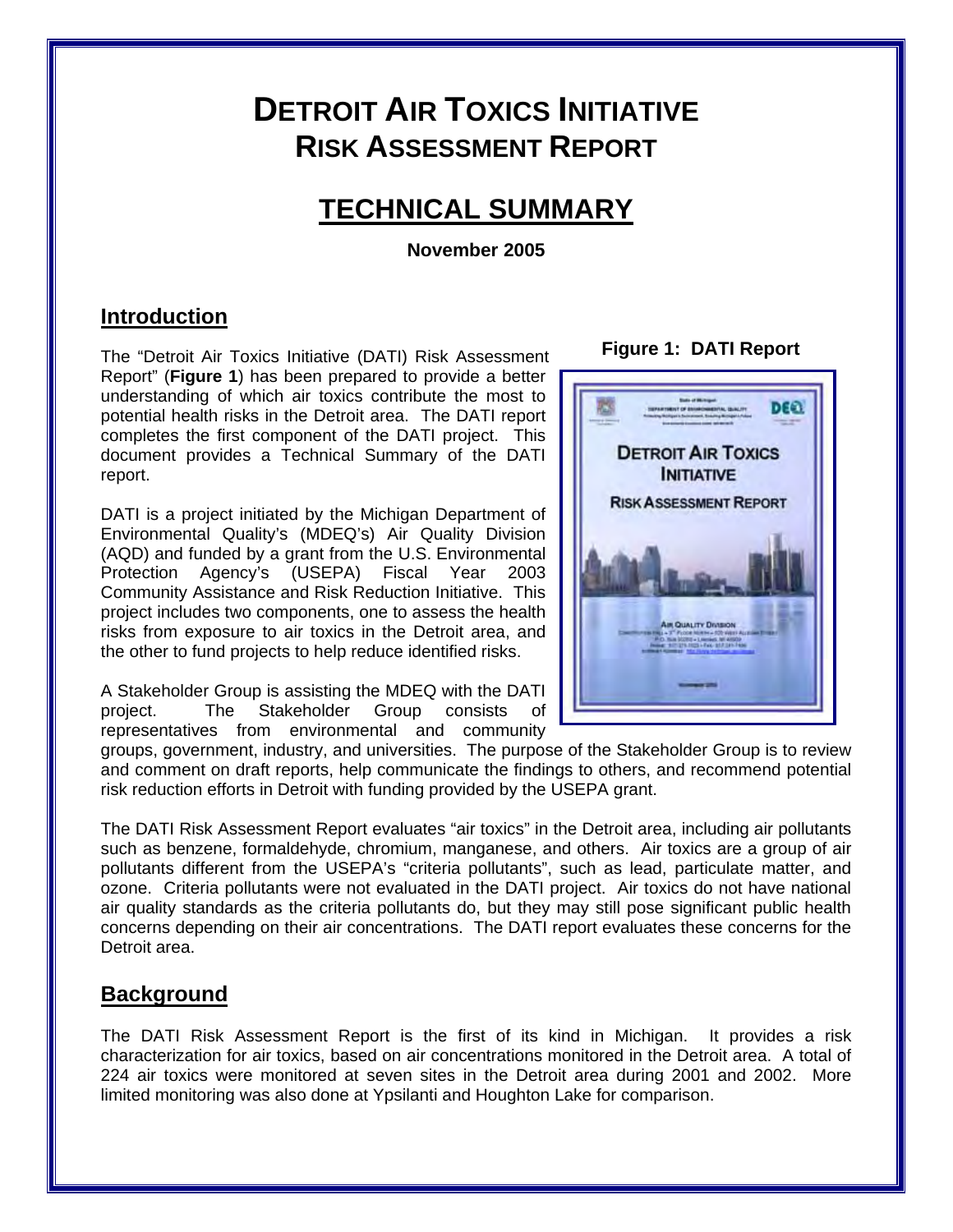Detroit area, shown in **Figure 2**, were at Allen Park, Dearborn, South Delray, North Delray, Southfield, River Rouge, and Northeast Detroit. These sites are believed to have air toxics levels attributable to a variety of sources (vehicles, businesses, and industries) that are both local and distant. Not all pollutants were sampled at all sites, and some pollutants were sampled more or less frequently from one site to the next. For instance, certain pollutants at the Northeast Detroit site were sampled every hour, whereas other sites had sampling every 6 or every 12 days. The pollutants that were measured and



the sampling frequency varied by site due to study design and budgetary constraints. A complete list of all pollutants monitored, sampling frequency by site, and the levels measured, can be found in the full DATI Risk Assessment Report.

# **Methods**

The DATI Risk Assessment Report provides estimates of health risks based on the exposures that people may have from breathing the measured levels in the air over time. It did not include an evaluation of air pollutants that may deposit to the ground or to lakes, which (for some pollutants such as mercury) could lead to additional exposure from soil, water, or food. Health risks for both cancer and non-cancer effects were evaluated.

Exposure levels for determining lifetime cancer risks were based on the monitored levels averaged over a year (the annual average). These exposure levels were used to estimate the risk of cancer per million people exposed to each carcinogenic air pollutant separately and in total. The inhalation cancer risk estimates in DATI are based only on exposure to outdoor air toxics and should not be confused with overall cancer rates.

Selection of the acceptable level of cancer risk resulting from pollution is a matter of public policy, and has not been established for air toxics in ambient air. This makes it difficult to interpret the acceptability of the cancer risk estimates in the DATI report. For comparison purposes, some USEPA and MDEQ regulatory programs regard a cancer risk of 1 in one million as acceptably small and not a health concern when determining if the emission from an individual source is allowable.

Potential non-cancer effects were evaluated for both short term (acute) exposure, and long term (chronic) exposure. Chronic non-cancer health effects were evaluated by comparing the annual average concentration to health reference levels developed by MDEQ or USEPA. The chronic health reference levels are exposure levels that do not pose significant hazards of non-cancer health effects. Long term exposure to levels below the health reference levels are assumed to produce no harmful effects. Exposures above these levels do not necessarily mean that harmful

### The DATI monitoring sites in the **Figure 2: Detroit Area Monitoring Site Locations**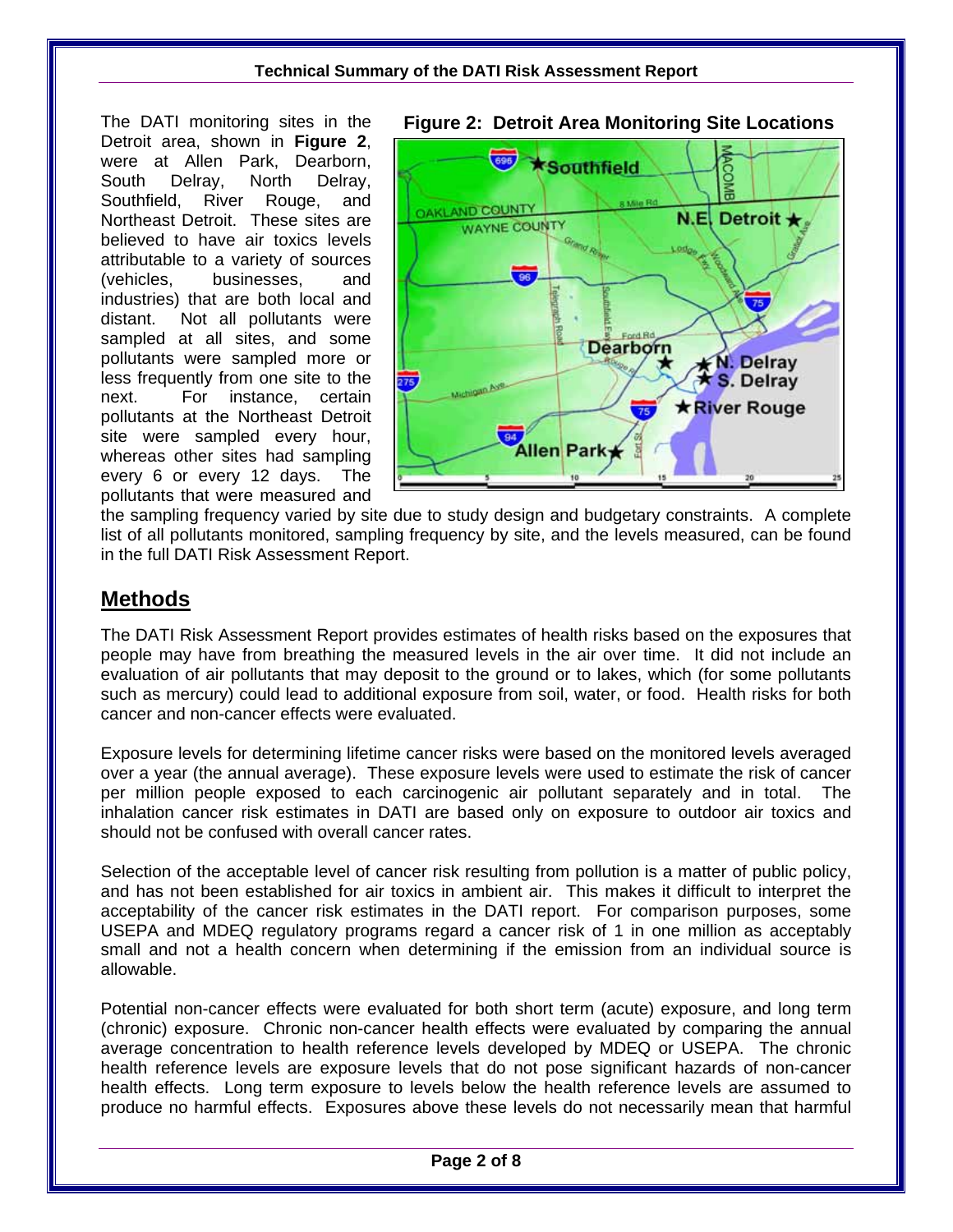there is some potential for adverse effects. That concern increases as the exposure level increases. Similarly, acute non-cancer health effects were evaluated by comparing the highest effects will occur, but depending on the exposure level, length of time, and sensitivity of individuals, one-hour or 24-hour monitored level to short term health reference levels.

# **Results**

Based on the DATI data, the MDEQ has derived upper bound cancer risk estimates from breathing the monitored air toxics in the Detroit area, and compared monitored levels to non-cancer health reference levels and to levels monitored in other cities. This evaluation represents a "snapshot" in time, and does not necessarily reflect past or future risks or concerns from exposure to air toxics. Some of the most important findings include:

1. The ambient air levels of 12 chemicals were associated with increased cancer risks of 1 in one million or higher at one or more monitoring site. These 12 chemicals and their highest estimated risk at any one site are shown in **Table 1**:

| <b>INCREASED LIFETIME CANCER RISK</b> | <b>CHEMICALS</b>       |
|---------------------------------------|------------------------|
| 100 to 400 in one million             | methylene chloride     |
|                                       | naphthalene<br>benzene |
| 10 to 100 in one million              | acrylonitrile          |
|                                       | formaldehyde           |
|                                       | 1,4-dichlorobenzene    |
|                                       | arsenic                |
| 1 to 10 in one million                | carbon tetrachloride   |
|                                       | 1,3-butadiene          |
|                                       | acetaldehyde           |
|                                       | cadmium                |
|                                       | nickel                 |

#### **Table 1: Chemicals and Associated Increased Cancer Risks**

2. Total risks for the above 12 carcinogens added together varied across the Detroit area sites by a factor of 5 or less as shown in the following **Table 2** and **Figure 3**:

| <b>MONITORING SITE</b>   | <b>TOTAL CANCER RISK (PER MILLION)</b> |
|--------------------------|----------------------------------------|
| South Delray             | 525                                    |
| <b>Allen Park</b>        | 472                                    |
| North Delray             | 236                                    |
| <b>River Rouge</b>       | 130                                    |
| Southfield               | 111                                    |
| Dearborn                 | 101                                    |
| <b>Northeast Detroit</b> | $52*$                                  |
| Ypsilanti                | $35*$                                  |
| <b>Houghton Lake</b>     | $27*$                                  |

#### **Table 2: Total Cancer Risk By Monitoring Site**

 toxics cancer risks for the other sites. \*The Northeast Detroit, Ypsilanti, and Houghton Lake sites monitored for a more limited set of air toxics (volatile organic compounds were not measured), and therefore the total air toxics cancer risks for those sites should not be directly compared to the total air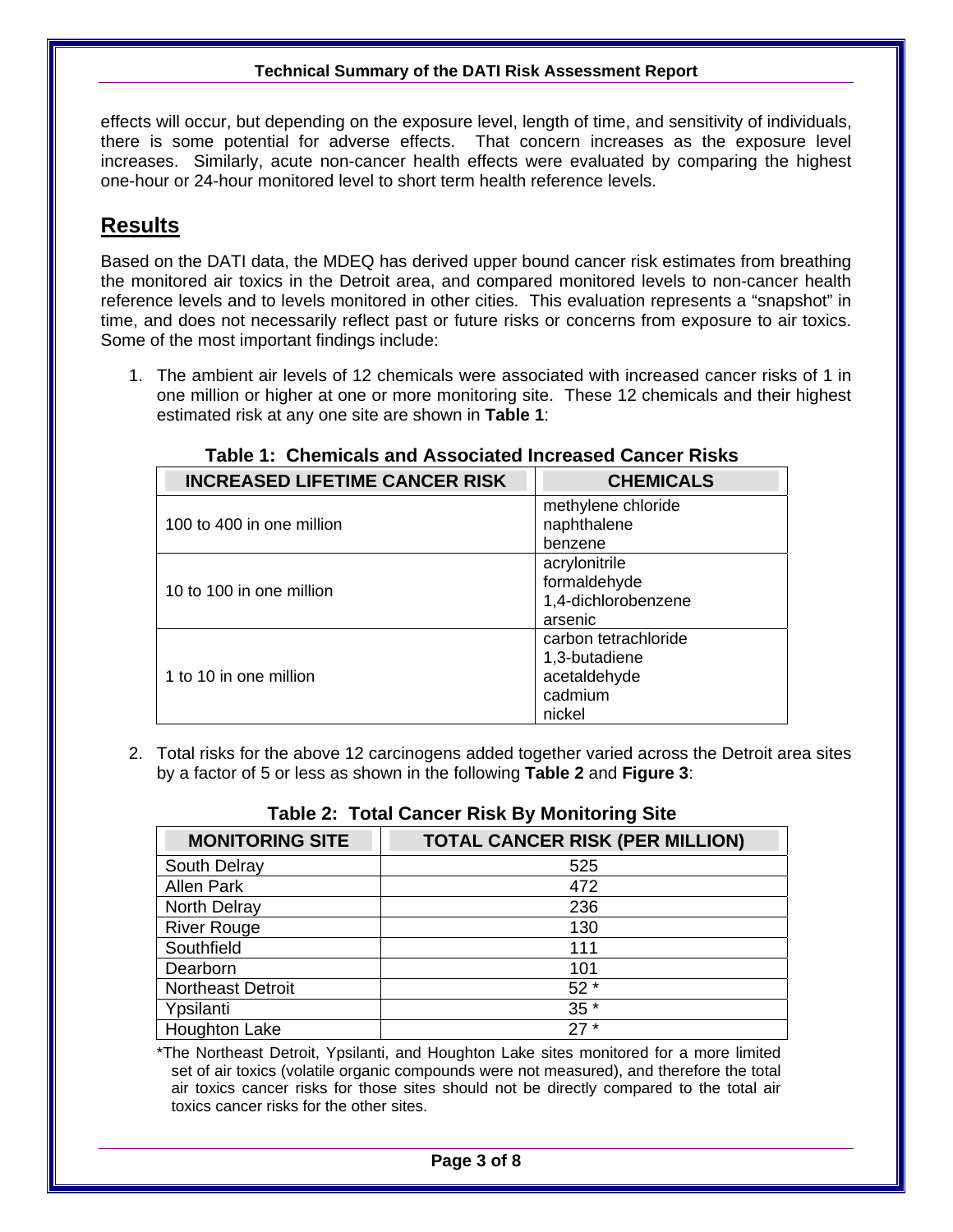

**Figure 3: Additive Cancer Risk by Site\*** 

The estimates of cancer risk should not be viewed as actual cancer cases resulting from air pollution, but as upper bound estimates based on lifetime exposure. These risk estimates are based on 2001-2002 monitoring data. NOTE: The unusually high levels of methylene chloride at Allen Park, along with naphthalene and benzene at South Delray during the 2001-2002 monitoring period have not persisted in subsequent monitoring.

 cancer risk estimate of 27 in one million, even though the monitoring at that site included a It should be noted that the relatively unimpacted, more remote Houghton Lake site had a limited set of air toxics. This agrees with USEPA's nationwide studies indicating that some carcinogenic air toxics are present virtually everywhere, at levels well above a 1 in one million risk level.

- 3. The specific carcinogenic pollutants that contribute the most to total cancer risk and the size of this contribution varies by site, as shown in **Figure 3** above. In particular, the assessment found relatively high levels of methylene chloride at Allen Park, benzene and naphthalene at South Delray, and acrylonitrile at North Delray. As noted in **Figure 3**, the unusually high levels of methylene chloride at Allen Park and naphthalene and benzene at South Delray during the monitoring period (2001-2002) have not persisted in subsequent monitoring.
- 4. Diesel particulate matter (DPM) was also identified as a compound of concern for the Detroit area due to potential carcinogenic effects. The risks from DPM were not included in the estimates shown in **Table 2** and **Figure 3** because of the limited number of sites with monitoring data, and the uncertainty associated with determining DPM concentrations and estimating risks.
- 5. Non-cancer health reference levels have not been established for many of the monitored pollutants. Therefore, non-cancer hazard assessments could not be completed for such pollutants.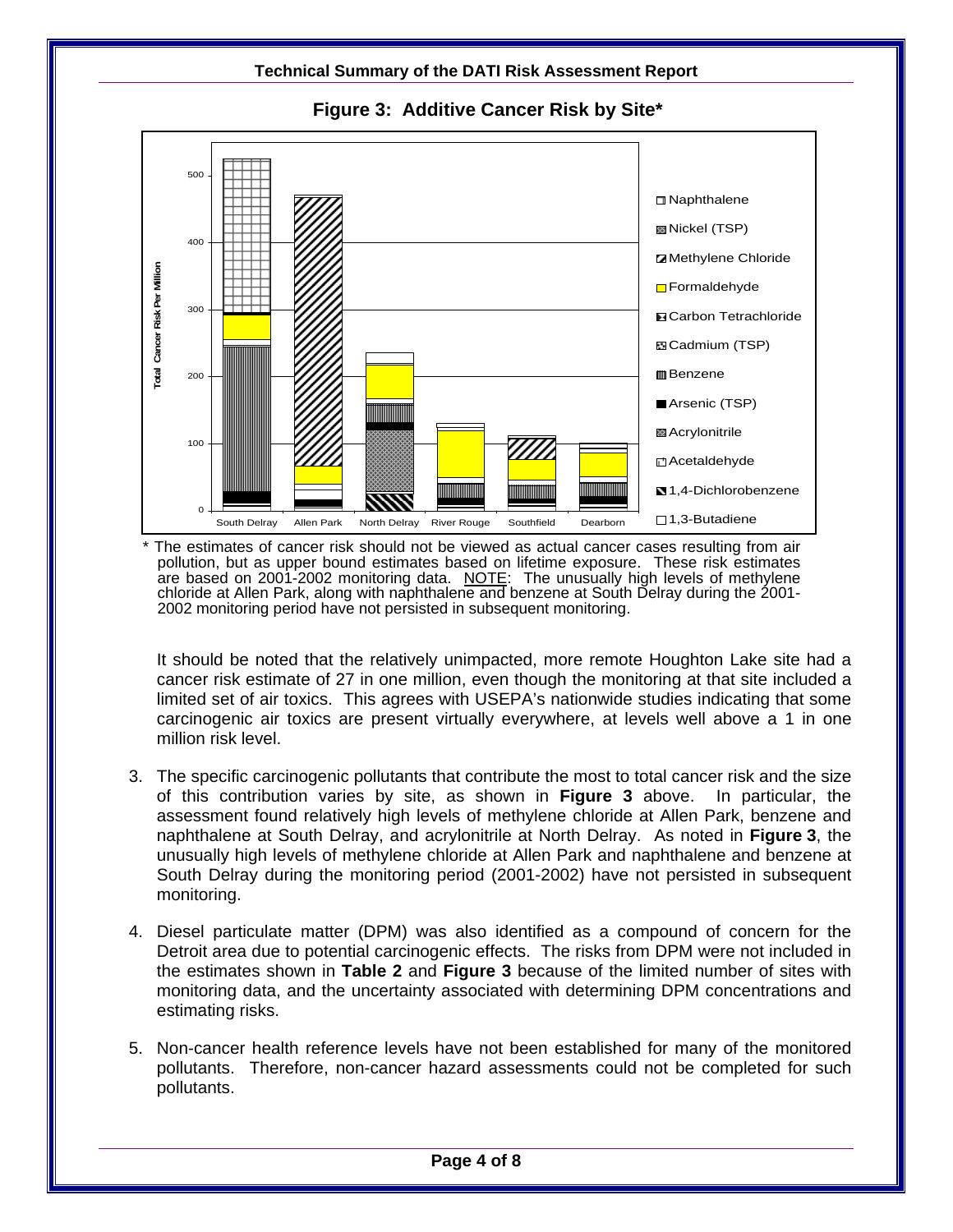- 6. For those pollutants with chronic non-cancer health reference levels, only manganese and naphthalene were found at levels above the health reference levels.
- 7. The annual average concentrations of manganese exceeded the chronic non-cancer health reference level at four sites: South Delray, North Delray, Dearborn, and River Rouge. These monitored levels were about two to five times higher than the health reference level, depending on the site. **Figure 4** shows the manganese level at each site in comparison to the health reference level.



**Figure 4: Annual Average Manganese Air Concentrations** 

Inhalation of manganese at high enough concentrations causes effects to the nervous system. The health reference level is set far enough below the harmful level to help ensure the protection of all people. The highest manganese levels observed in the Detroit area are a cause for concern because they are higher than the health reference level, although they are still below the levels at which effects have been observed in scientific studies (see **Figure 5**).

#### **Figure 5: Manganese Harmful Effect Level and Measured Levels Exceeding the Health Reference Level**



**Page 5 of 8**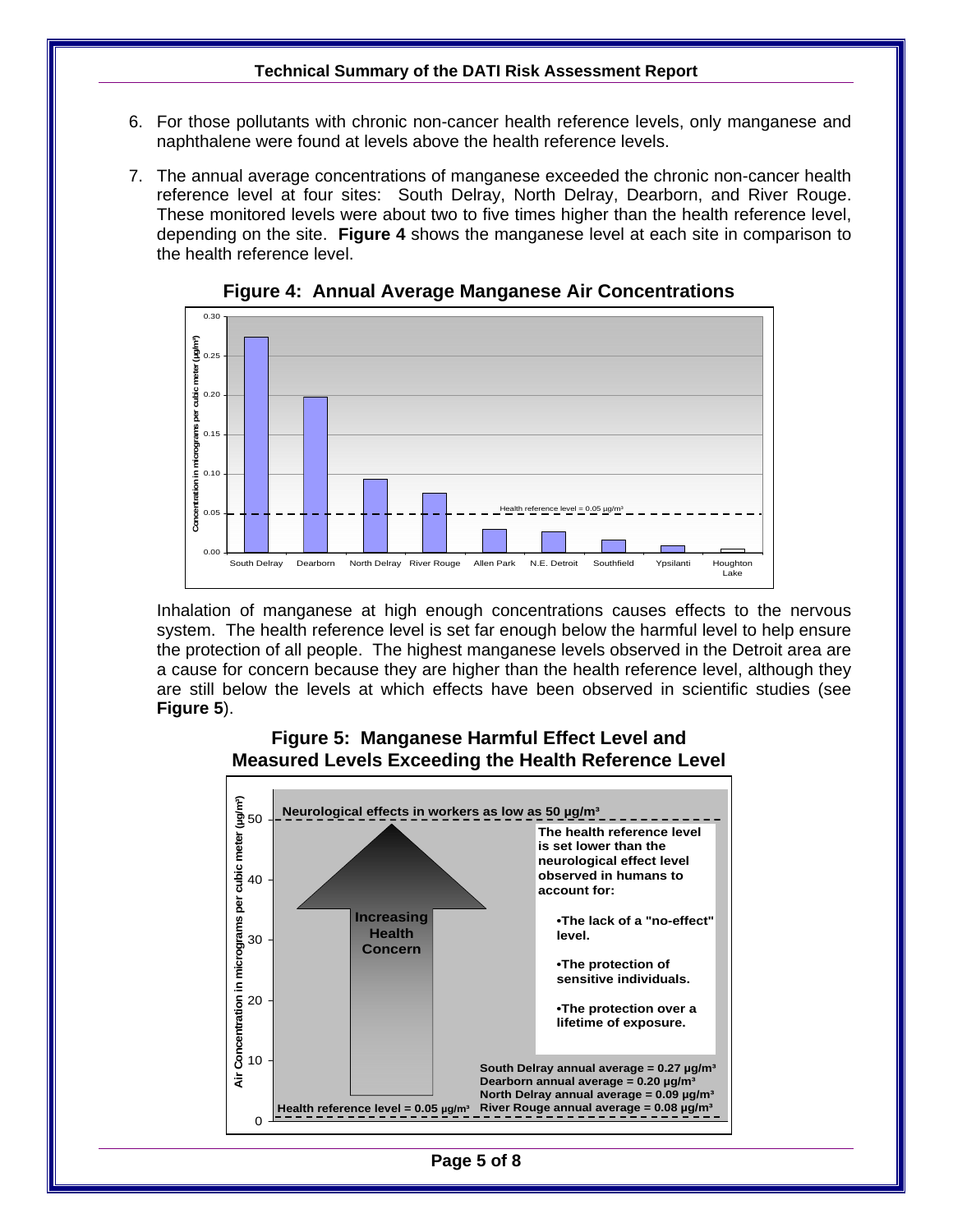8. The annual average concentration of naphthalene exceeded the chronic non-cancer health reference level at only one site. That site was South Delray, where the monitored level was about six times higher than the health reference level. **Figure 6** shows the naphthalene levels at each site in comparison to the health reference level.



**Figure 6: Annual Average Naphthalene Air Concentrations\*** 

Inhalation of naphthalene at high enough concentrations causes effects to the respiratory system. As with manganese, the health reference level for naphthalene is set far enough below the harmful level in order to help ensure the protection of all people. The highest levels of naphthalene observed in the Detroit area in 2001-2002 pose a concern because they were higher than the health reference level, although they were still below the levels at which effects have been observed in scientific studies (see **Figure 7**).



#### **Figure 7: Naphthalene Harmful Effect Level and Measured Levels Exceeding the Health Reference Level**

**Page 6 of 8** 

<sup>\*</sup> NOTE: The unusually high levels of naphthalene at South Delray during the 2001-2002 monitoring period have not persisted in more recent monitoring.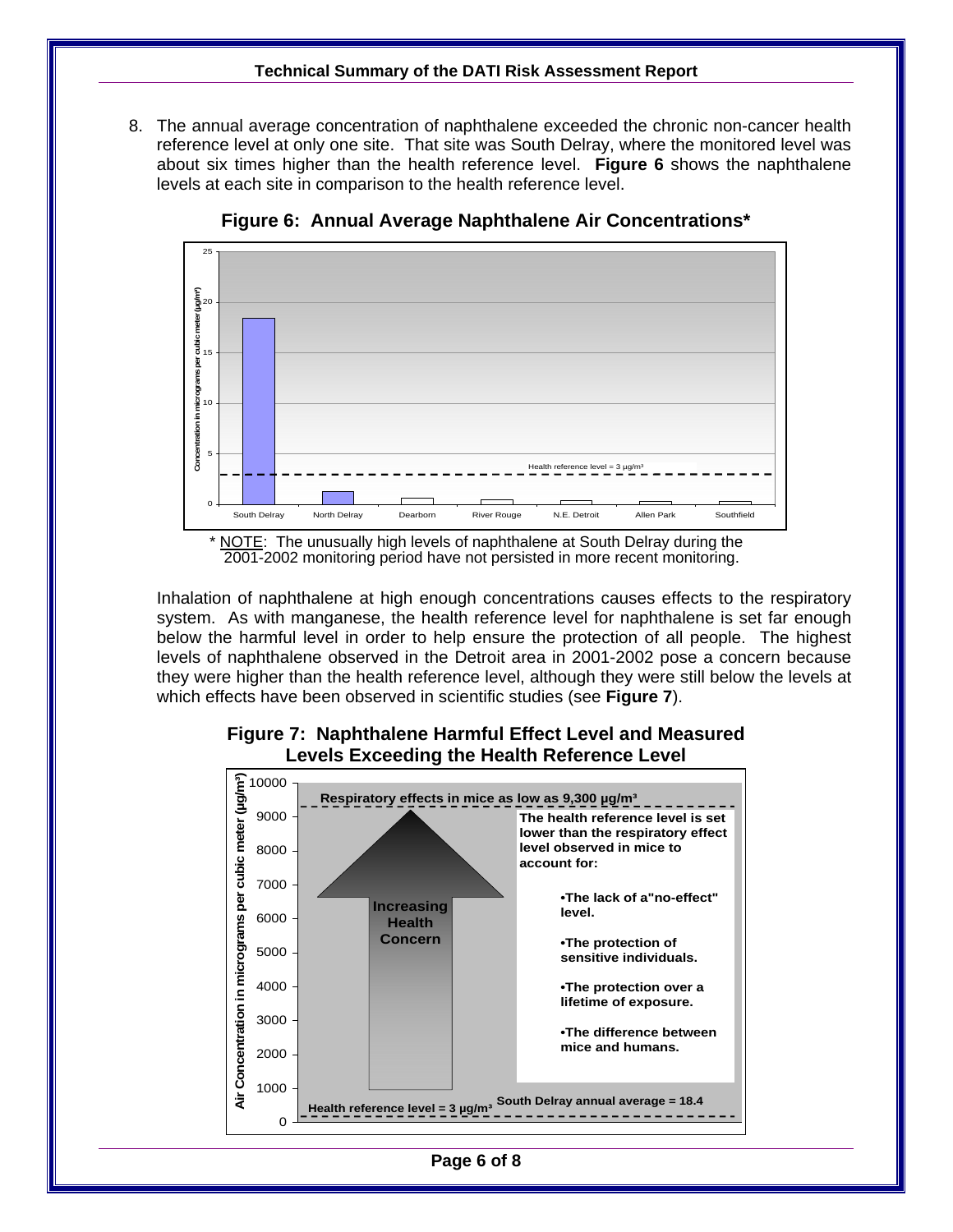This concern is increased because there is a potential that exposures to naphthalene at the highest monitored levels could potentially have interactive effects with other air pollutants which also can affect the respiratory system (such as ozone, particulate matter, diesel exhaust, and acrolein). More recent limited monitoring indicates that the high levels of naphthalene in 2001-2002 have not persisted.

- 9. With regard to acute non-cancer health effects, only methylene chloride had any monitored levels higher than the acute health reference level. A total of three 24-hour monitored levels of methylene chloride exceeded the acute health reference level by a factor of 6 or less at Allen Park during the period of April 2001 to April 2002. However, further monitoring later in 2002 and in 2003 at the same location showed levels below the health reference level. The only other pollutant that had any monitored levels approaching the acute health reference level was benzene. The single highest 24-hour monitored level of benzene at South Delray was approximately the same as the health reference level; all other levels at South Delray and other sites were lower.
- 10. Measurements of hexavalent chromium (the carcinogenic form of chromium) were found to constitute only 1% to 2.4% of the measured total chromium. Based on that finding, chromium and hexavalent chromium levels do not appear to pose a significant public health risk in Detroit.
- 11. The Detroit-area monitoring data were compared to the findings of other air toxics monitoring initiatives for other cities in the U.S. The comparison indicates that:
	- a) the pollutants creating the greatest risks vary across the cities studied;
	- above are generally relatively high in comparison to the other cities; b) the high levels of methylene chloride, benzene, and manganese noted
	- c) some studies reported higher levels of the compounds of greatest concern in Detroit, some were comparable, and others were lower; and,
	- consistency across sites. d) there was a lot of variability in the levels of some of the compounds of concern across the Detroit-area sites, while other cities had more
- 12. Acrolein, which was not sampled and analyzed as part of the intensive one-year monitoring study conducted by the MDEQ, was identified as a compound that could pose potentially significant inhalation risks. This finding was based upon preliminary monitoring data at one site in Detroit from an ongoing USEPA study, as well as modeled impacts from another USEPA study.

# **Continuing Activities**

- $\triangleright$  The MDEQ will use money from the USEPA grant to fund a risk reduction project based upon the results of the risk assessment study, current monitoring data, and input by the DATI Stakeholder Group.
- $\triangleright$  The MDEQ will pursue working with the DATI Stakeholder Group to develop an overall strategy to reduce risks from air toxics.